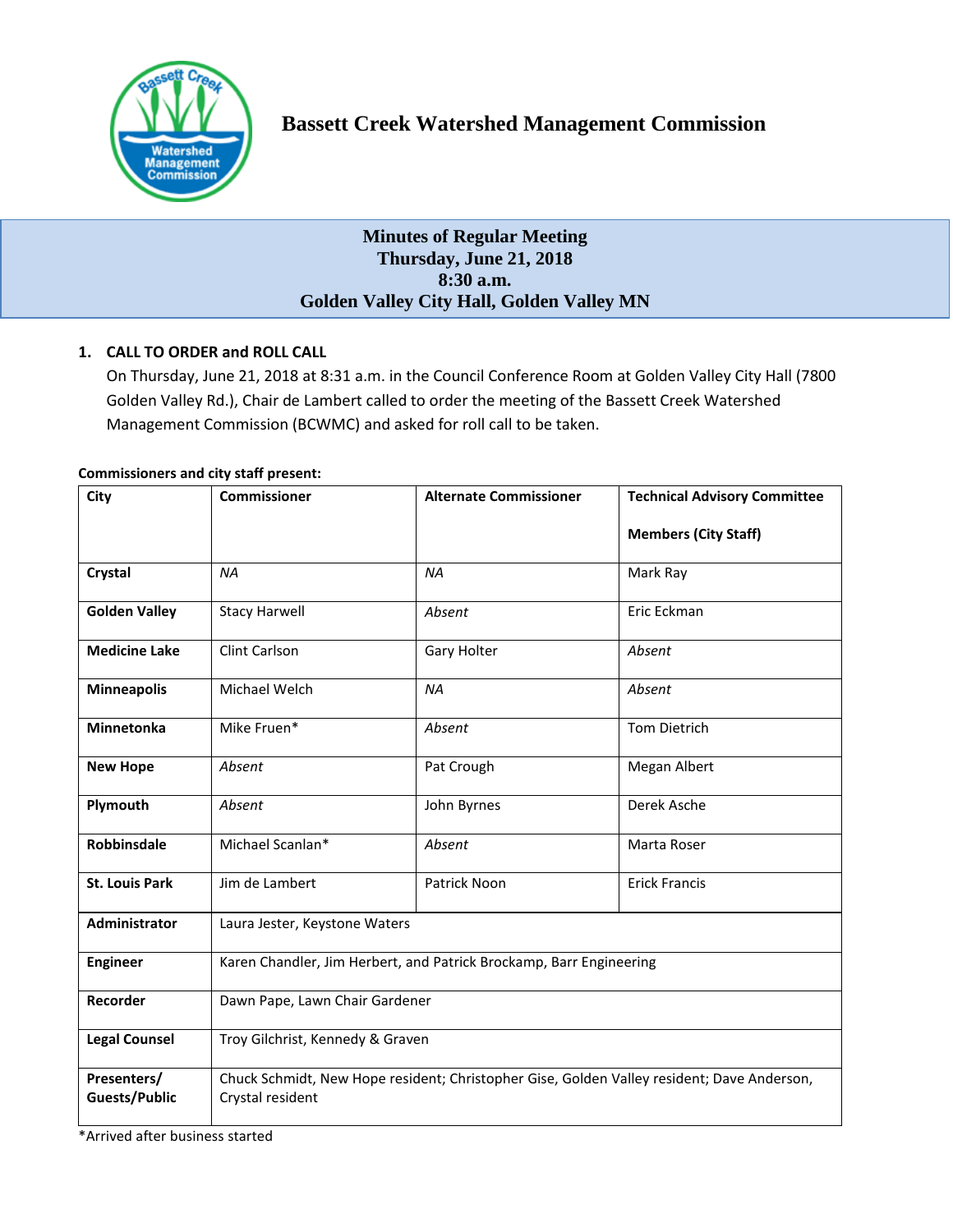## **2. CITIZEN FORUM ON NON-AGENDA ITEMS**  None.

## **3. APPROVAL OF AGENDA**

Chair de Lambert requested to approve the agenda. There was a request to add agenda item 6F Consider Approval of Blue Line LRT WCA Notice of Decision.

**MOTION:** Commissioner Carlson moved to approve the amended agenda. Alt. Commissioner Crough seconded the motion. Upon a vote, the motion carried 7-0. [Cities of Minnetonka, Robbinsdale, and Crystal absent from the vote.]

## **4. CONSENT AGENDA**

There was a request to remove 4H Approval to Submit Comments on Golden Valley Surface Water Management Plan from the consent agenda and add that item to the meeting agenda as 6G.

**MOTION:** Alt. Commissioner Byrnes moved to approve the amended consent agenda. Commissioner Carlson seconded the motion. Upon a vote, the motion carried 6-0. [Cities of Minnetonka, Robbinsdale, and Crystal absent from the vote.]

[Commissioner Fruen arrives.]

The following items were approved as part of the consent agenda: May 2018 commission meeting minutes, June 2018 financial report, payment of invoices, approval to reimburse the City of Plymouth for Plymouth Creek Restoration Project (2017CR-P), approval to reimburse the City of New Hope for Northwood Lake Improvement Project (NL-1), approval to reimburse Commissioner Scanlan for Workshop on the Water Registration, and set public hearing on 2019 Capital Improvement Projects for August 16, 2018

The general and construction account balances reported in the June 2018 Financial Report are as follows: Checking Account Balance **\$ 688,977.64** S

| TOTAL GENERAL FUND BALANCE                 | \$688,977.64    |
|--------------------------------------------|-----------------|
| TOTAL CASH & INVESTMENTS ON-HAND (6/13/18) | \$2,555,805.06  |
| CIP Projects Levied – Budget Remaining     | (54,117,153.27) |
| <b>Closed Projects Remaining Balance</b>   | (51,561,348.21) |
| 2012-2016 Anticipated Tax Levy Revenue     | \$3,721.01      |
| 2017 Anticipated Tax Levy Revenue          | \$1,771.12      |
| Anticipated Closed Project Balance         | (51,555,856.08) |

## **5. Public Hearing**

## **A. Receive Comments from Cities and Public on Proposed Minor Plan Amendment**

Chair de Lambert opened the public meeting at 8:35 a.m. Administrator Jester reminded commissioners that at the April meeting, the Commission approved a 5-year Capital Improvement Program (CIP) and directed staff to begin a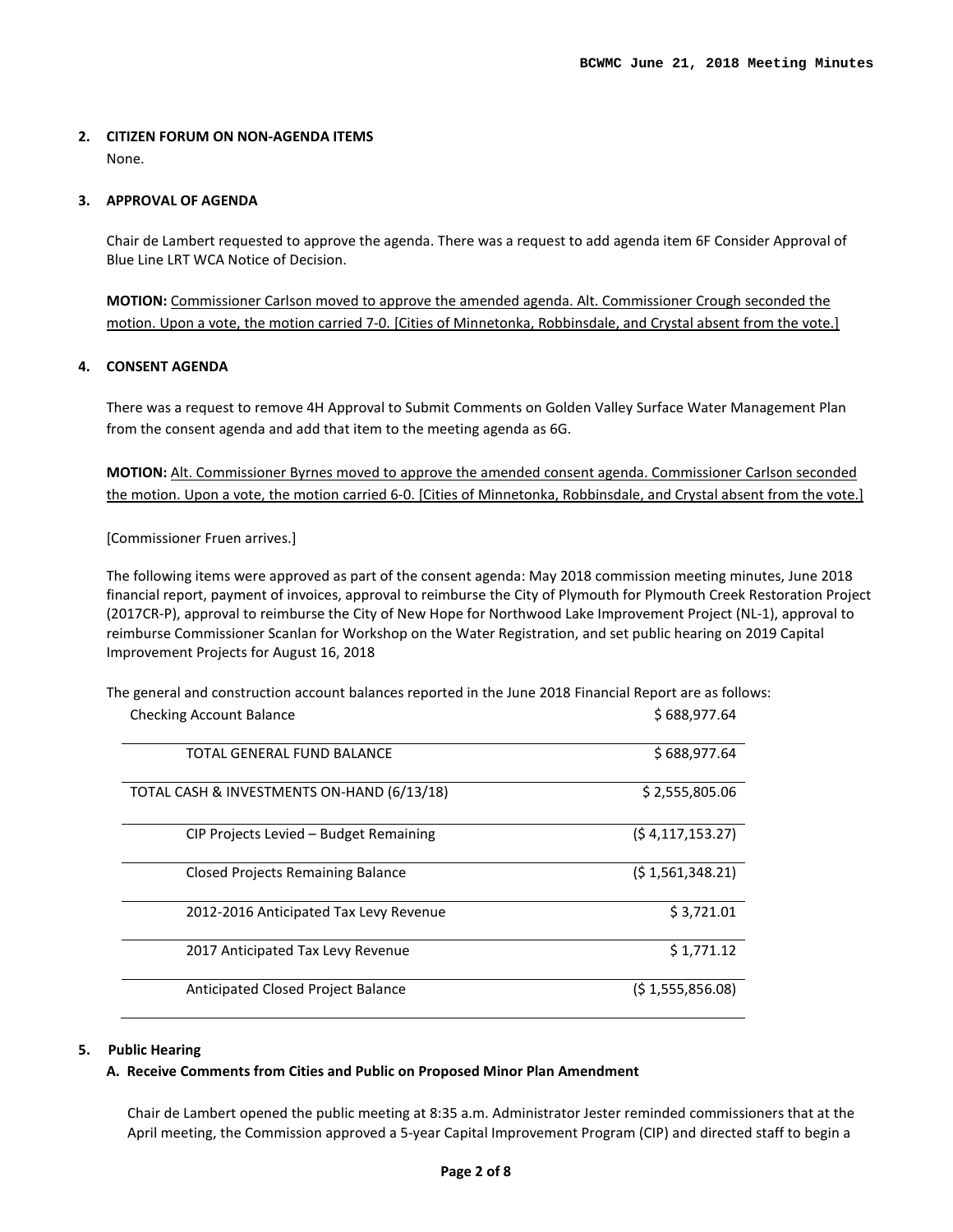minor plan amendment process to incorporate new projects into the CIP. She gave an overview of the proposed minor plan amendment and reported that the Commission received correspondence from the MnDNR, BWSR, and Met Council that they had no comments on the proposed amendment. Chair de Lambert asked if any commissioners, TAC members, or members of the audience had questions or comments on the proposed amendments. There were none. Chair de Lambert closed the public hearing at 8:40.

Administrator Jester also reported that Hennepin County requested an extension to the comment period to July 25, 2018.

**MOTION**: Commissioner Welch moved to extend the comment period on the proposed minor plan amendment until July 25, 2018. Commissioner Carlson seconded the motion. Upon a vote, the motion carried 7-0. [Cities of Robbinsdale and Crystal absent from the vote.]

## **6. Business**

[Business items were taken out of order to accommodate staff schedules.]

**C. Discuss Interest and Logistics of Inviting Commissioners to Participate in Bassett Creek Deep Tunnel Inspection** Engineer Chandler introduced Commission Engineer Jim Herbert. Engineer Herbert gave an overview of the Bassett Creek deep tunnel and noted it is slated for inspection this year if the Army Corps of Engineers (ACOE) will allow the Mississippi River pool to be lowered. He noted this presents an opportunity for commissioners/TAC members to enter and observe portions of the tunnel. He said if the Commissioners/TAC members are interested in participating in a tour, there are several logistical items regarding planning, safety, equipment, etc. to be considered and planned. Engineer Herbert walked through various options for the tour and noted costs are difficult to estimate with so many variables. He also noted a short (30-minute) confined space training will be required for tour participants.

[Commissioner Scanlan arrives.]

Attorney Gilchrist noted that there is risk involved and that a liability waiver will be needed.

Commissioner Fruen asked what the purpose of to the tour would be. Staff noted that this would be informational and educational for commissioners to see a significant structure that is discussed often by the commission and which performs such an important to the flood control role in the watershed. There was a suggestion that a video of the tunnel tour might be a good idea.

Through a show of hands, 17 people at the meeting expressed interest in a short tour. Several members were also interested in a longer tour, but they were concerned about incurring expenses to pay for the tour. Administrator Jester reminded the Commission that watershed tours have been done every other year in the past, so spending \$1,000-2,000 on a tour isn't unprecedented.

Engineer Herbert closed by laying out a timeline. They would need a variance from ACOE and Xcel Energy needs to turn off turbines so this tour would likely happen in October or November. Barr will come back with details and an updated cost estimate at a future meeting.

## **A. Consider Approval of 90% Design Plans for Bassett Creek Park Phase I Dredging Project: Winnetka Pond (BCP-2)**

Engineer Chandler reminded commissioners that 50% plans for this project were approved at the April meeting. She gave a presentation on the changes since the presentation of the 50% plans. She reported on the May 24, 2018 open house feedback, noting that the four attendees were in support of the project, especially the native buffer, although there was concern about the damage rabbits may do to young plants. She noted the NPDES Phase II permit is not triggered even though the project is an acre in size because the grading will not exceed one acre. She also reviewed the project costs, noting they had been refined and were lower than at 50% design estimates. However, she noted that since 75% of the costs are from dredging, that even a slight change in unit cost for that work would have a large impact on the overall project cost.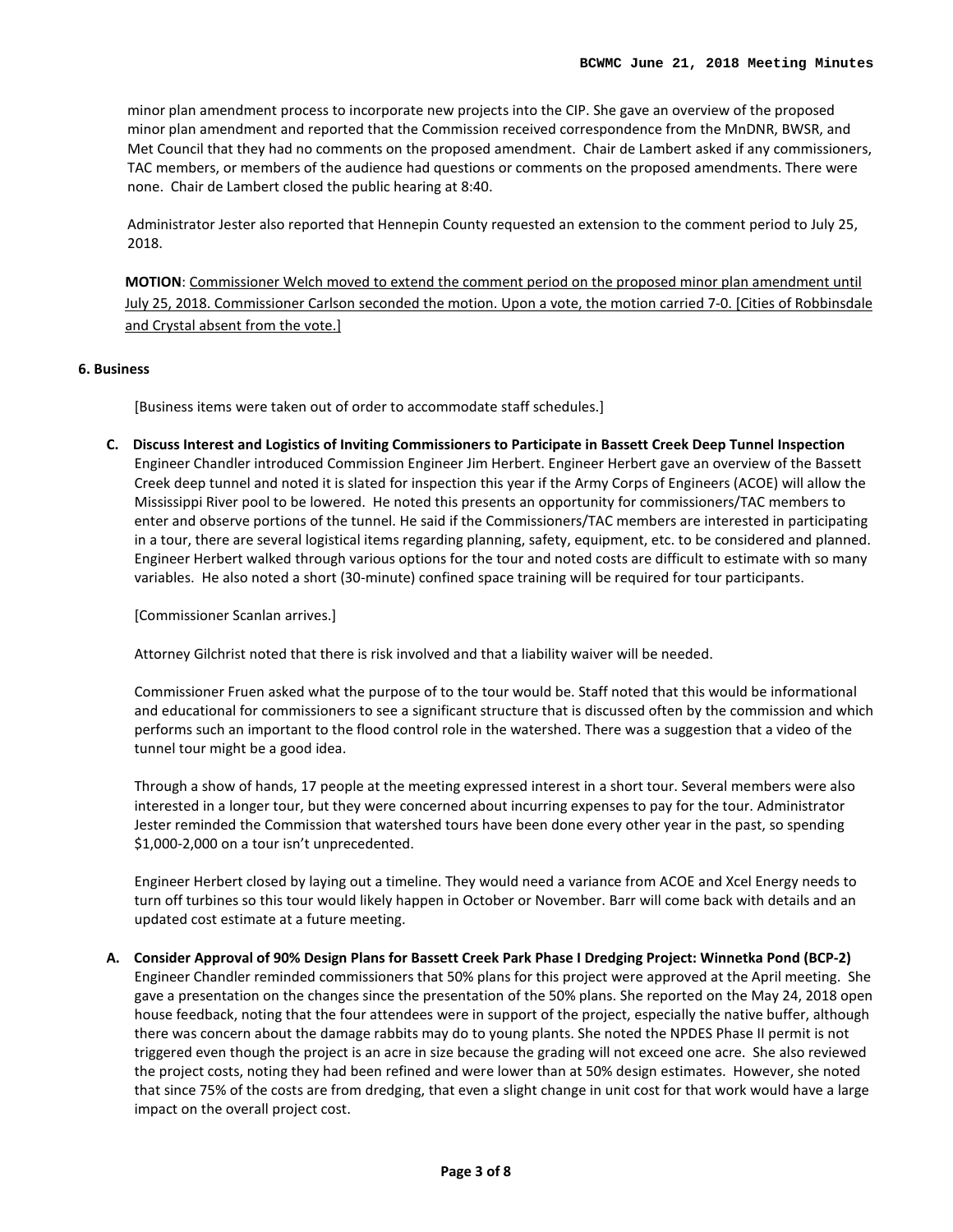Engineer Chandler recommended requested that the Commission approve the plans and authorize the city to proceed with final plans, contract documents, and permitting. She also asked the Commission to consider the request from the city for reimbursement of easement development and acquisition costs of approximately \$3,000.

Commissioner Welch asked if there were any changes in the effectiveness of the project between the 50% plans and 90% plans. Engineer Chandler replied no. The only things that might change effectiveness are: if the MnDNR would not allow dredging to 6 feet or if construction costs are higher than expected. It was also noted that dump trucks will not be driving through any neighborhoods and will not access the project area through the apartment driveway.

**MOTION:** Commissioner Welch moved to approve the 90% Design Plans for Bassett Creek Park Phase I Dredging Project: Winnetka Pond (BCP-2), authorize the city to proceed with final plans, contract documents, and permitting; and not to reimburse the city for easement development and acquisition costs. Commissioner Carlson seconded the motion.

Discussion: Commissioner Carlson asked for clarification on the easement. Mr. Ray (Crystal TAC member) informed the Commission that it would be a permanent easement from the apartment owners and that the easement itself is being offered at no cost. Administrator Jester offered some context noting that approving this easement cost does not mean future easements will be reimbursed because the Watershed Plan states that easement costs will be considered an eligible project cost on a case-by-case basis.

Commissioner Welch stated that there is no policy regarding easements so the Commission should not pay for easement costs without distinguishing criteria and a clearly articulated policy. He noted that considering costs on a case-by-case basis seems random and arbitrary.

Commissioner Carlson said that he considers the easement as part of the project cost because the project cannot be done without the easement. Mr. Ray added that this easement is needed for the ability to maintain the project.

There was consensus that a policy was needed to address this and similar issues regarding the need for criteria in determining eligible project costs. Administrator Jester noted the CIP Prioritization Committee might be able to address this.

**MOTION:** Commissioner Harwell moved to amend the motion to add the \$3,000 reimbursement for easement costs. Alt. Commissioner Crough seconded the motion. Upon a vote, the motion carried 5-3. [Welch, Byrnes and de Lambert voting against; City of Crystal was absent from the vote.]

**VOTE on original motion, as amended:** Upon a vote, the motion carried 8-0. [City of Crystal absent from the vote.]

**B. Consider Approval of Final Report and Reimbursement Request for Honeywell Pond Expansion Project (BC-4)**  Administrator Jester reminded commissioners that at the August 2015 meeting, the Commission approved an agreement with the City of Golden Valley to design and construct this project. She noted the project is complete and the city is presenting a final report and requesting final reimbursement.

Mr. Eckman (TAC member, Golden Valley) gave an overview of the project noting the project was completed in conjunction with Hennepin County's Douglas Drive Reconstruction Project. He reported the project expanded Honeywell pond from a surface area of 1.5 acres to 2.4 acres which also increased the flood storage and dead storage of the pond. A 48-inch low-flow diversion pipe was installed from Douglas Drive to maximize the volume of water to Honeywell Pond from low-flow events. A native buffer was also installed to provide habitat around much of the pond.

Mr. Eckman reported Honeywell Pond is also used as a source of irrigation water for the Sandburg athletic fields and is treated by an infiltration system that was installed along Douglas Drive. A pump system was installed along with a force main to allow the water to be pumped from the pond and run to the different sites. The pumps have automatic sensors that will not allow the pond to be pumped below a designated level. The project's 90% design plans estimated that 61 lbs. of total phosphorus per year will be removed by the pond after expansion, compared to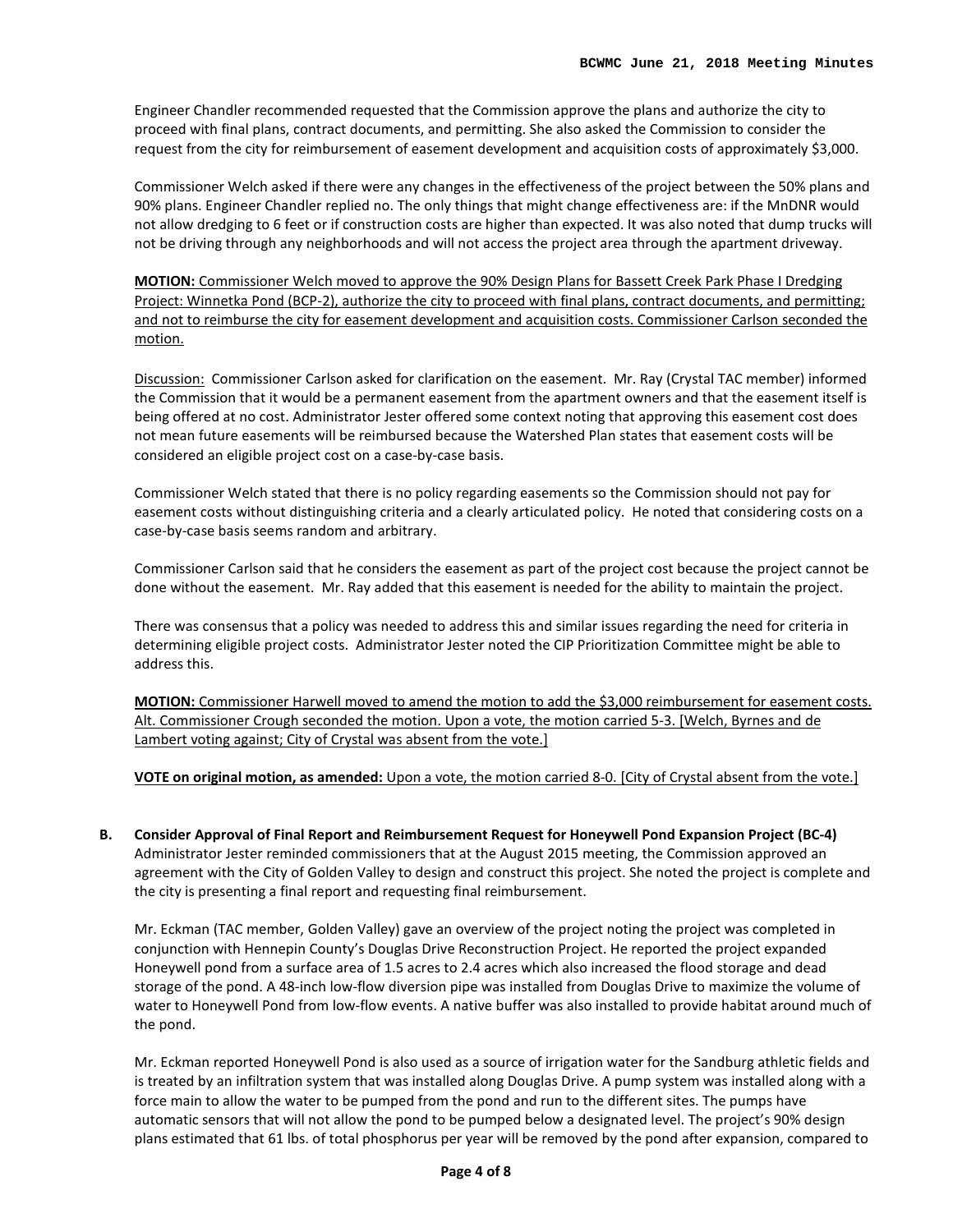36 lbs./year prior to expansion. The irrigation and infiltration systems will remove an additional 15 lbs. of total phosphorus/year.

Commissioner Welch recalled that the Commission agreed to allow a portion of the pollutant removal from this project to be used as part of the water quality requirements for the Douglas Drive reconstruction project because the city was also putting funding towards the CIP project. Administrator Jester noted that city costs for the project were expected to be \$450,000 which is considerably more than the \$153,000 reported to have been actually spent by the city. Mr. Eckman told the Commission that the agreement between the city and Commission states total maximum reimbursable cost to the city and he acknowledged that the city's costs were less than expected, but that the agreement was followed.

**MOTION:** Commissioner Scanlan moved to approve the final report and reimbursement request for Honeywell Pond Expansion Project (BC-4). Alternate Commissioner Crough seconded the motion.

Discussion continued. It was noted the cooperative agreement does not address pollutant removal percentages.

**MOTION:** Commissioner Welch moved to amend the prior motion by adding direction to staff to review pollutant removals and funding expectations on this project and come back with additional information at a future meeting. Commissioner Scanlan seconded the motion. Upon a vote, the motion carried 8-0. [City of Crystal absent from the vote.]

**VOTE on original motion, as amended:** Upon a vote, the motion carried 8-0. [City of Crystal absent from the vote.]

## **D. Receive Report on Status of Twin Lake Alum Treatment and Consider Recommendations**

Commission Engineer Chandler reminded the Commission that Twin Lake received the first phase of an alum treatment in the spring of 2015 (CIP project TW-2). She noted that the first phase delivered half of the total dosage of aluminum to immobilize phosphorus in the lake sediments and reduce internal phosphorus loading, protecting the high water quality of the lake. She reported the split dosage minimizes the potential impacts on aquatic biota and improves the overall treatment efficiency and longevity of the alum treatment. She reported that the Commission Engineer recently analyzed Twin Lake's sediment and water quality data to determine when, or if, a second dose of alum is needed.

Engineer Chandler walked through the results of the recent sediment and water testing, She reported that based on Barr's review of the data, the first phase of alum treatment was very successful at controlling internal phosphorus loading and they do not feel that it would be beneficial to conduct the second phase of the alum treatment now. She noted the floc is still near the top of the sediment (as shown by the sediment core) and there are very low phosphorus levels in the bottom waters of the lake. She noted a second dose is likely to be necessary in the future and that staff recommends holding the CIP funds (approximately \$71,000 remaining) until the second dose of alum treatment was needed.

There was consensus among commissioners that this was a logical way to proceed.

## **E. Receive Update on Process and Timelines on CIP Projects**

Administrator Jester reported that there are several atypical CIP project schedules. She updated the Commission on the status of these projects.

*Construction is delayed for the 2017 Main Stem Bassett Creek Erosion Repair Project (2017CR-M)* because in late April (2018), the US Army Corps of Engineers issued an unanticipated letter requiring a field-based cultural and historical survey of the project area. The field work and reporting will take about 6-8 weeks after city approval and then the Corps requires additional time to review the report. Engineer Chandler noted that they are working with ACOE to understand if this unexpected requirement will be needed for all future CIP projects. Due to an unrelated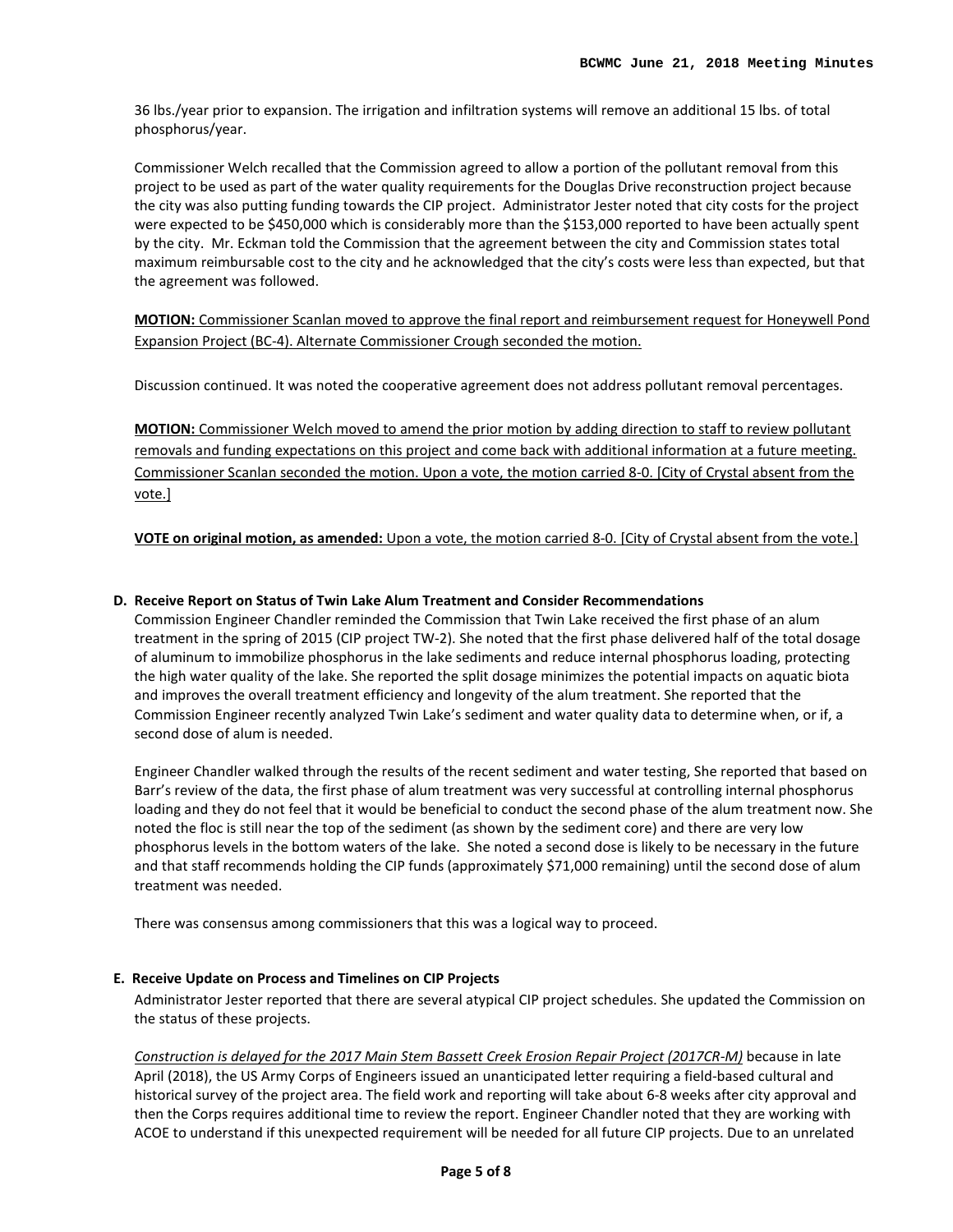situation, Pioneer Paper, a business/landowner from whom construction access is necessary to complete much of the project, is requesting a delay in the project so they can manage their storage issues. Because of these situations, it is anticipated that construction will proceed in the winter or spring of 2019.

*Construction is on schedule for winter of 2018-19 for the 2018 Bassett Creek Park Phase I Dredging Project: Winnetka Pond (BCP-2).*

*Construction for the 2019 DeCola Ponds Improvement Project is also on schedule* with the county board considering levy requests this summer, MnDNR grant agreement and contract to be signed in August, public hearing at August 16<sup>th</sup> BCWMC board meeting and project design slated to start in the fall of 2018.

*The 2019 Westwood Lake Improvement Project (WST-2) design is ahead of schedule.* Design is ahead of schedule to coincide with design of the new nature center. 50% design plans are expected in July, even before the Commission officially orders the project and enters into an agreement with the city. Administrator Jester noted the city is aware of the slight financial risk they have to begin incurring costs on a project not yet ordered. 90% plans are expected at the August meeting. Construction is scheduled to being in the spring of 2019.

*2020 Crane Lake Improvement Project via Ridgedale Drive (CL-3) feasibility/design is also ahead of schedule* and in a similar situation as Westwood Lake with the city incurring costs well before the in BCWMC orders the project and enters into an agreement with the city. It's expected the BCWMC will review a feasibility study late summer or early fall and review 60% and 90% designs in September and November of this year. The BCWMC won't officially order the project until next summer.

*2020 Bryn Mawr Meadows Improvement Project (BC-5) is ahead of schedule* because it was recently moved from a 2019 project to a 2020 project. The Commission is expected to review the draft feasibility study in July and consider the final feasibility study and set the project budget for the 2020 levy late this summer. Next May the Commission will set the maximum levy for 2020. During the summer of 2019, the county board will consider the maximum levy request with BCWMC to hold a public hearing, order project, set the final levy, and enter into an agreement with the city to design and construct the project in the fall of 2019.

*2020 Jevne Park Stormwater Pond (ML-21) is on typical schedule* with a similar timeline as the above Bryn Mawr Meadows.

## **F. Consider Approval of Blue Line LRT Wetland Conservation Act Notice of Decision**

Engineer Chandler told the Commission that the BCWMC is the local government unit (LGU) responsible for administering the Wetland Conservation Act (WCA) in the cities of Medicine Lake, Robbinsdale and St. Louis Park. The other member cities are the LGUs for WCA in BCWMC. She reminded commissioners that in 2016, the BCWMC delegated to BCWMC staff (Engineer and Administrator) the final decision-making authority for WCA exemption, no loss, and wetland boundary and type delineations.

Engineer Chandler noted that in the BCWMC, the Blue Line LRT is located in the cities of Minneapolis, Golden Valley, Robbinsdale, and Crystal. Within BCWMC, the Blue Line LRT project only affects wetlands in Minneapolis, Golden Valley and Robbinsdale. Even though the BCWMC is the LGU only for Robbinsdale, the other cities requested BCWMC to do WCA administration assistance for the wetlands, but the cities are retaining their decision-making authority.

Engineer Chandler reported that the Notice of Decision the BCWMC is being asked to approve covers three decisions in Robbinsdale: no loss, sequencing, and replacement plan. Because two of the decisions were not delegated to BCWMC staff, the Commission needs to make the final decision. A decision is needed by July  $8<sup>th</sup>$ .

Engineer Chandler reported that the entire Blue Line LRT project will impact nearly 15 acres of wetland. About 6.7 acres are permanent impacts that require 2:1 replacement. As a result, the wetland replacement plan calls for the purchase of 13.3112 acres of wetland banking credits. 6.556 acres of these banking credits are required for impacts within Robbinsdale. There are other impacts within the BCWMC, but they are under the jurisdiction of Minneapolis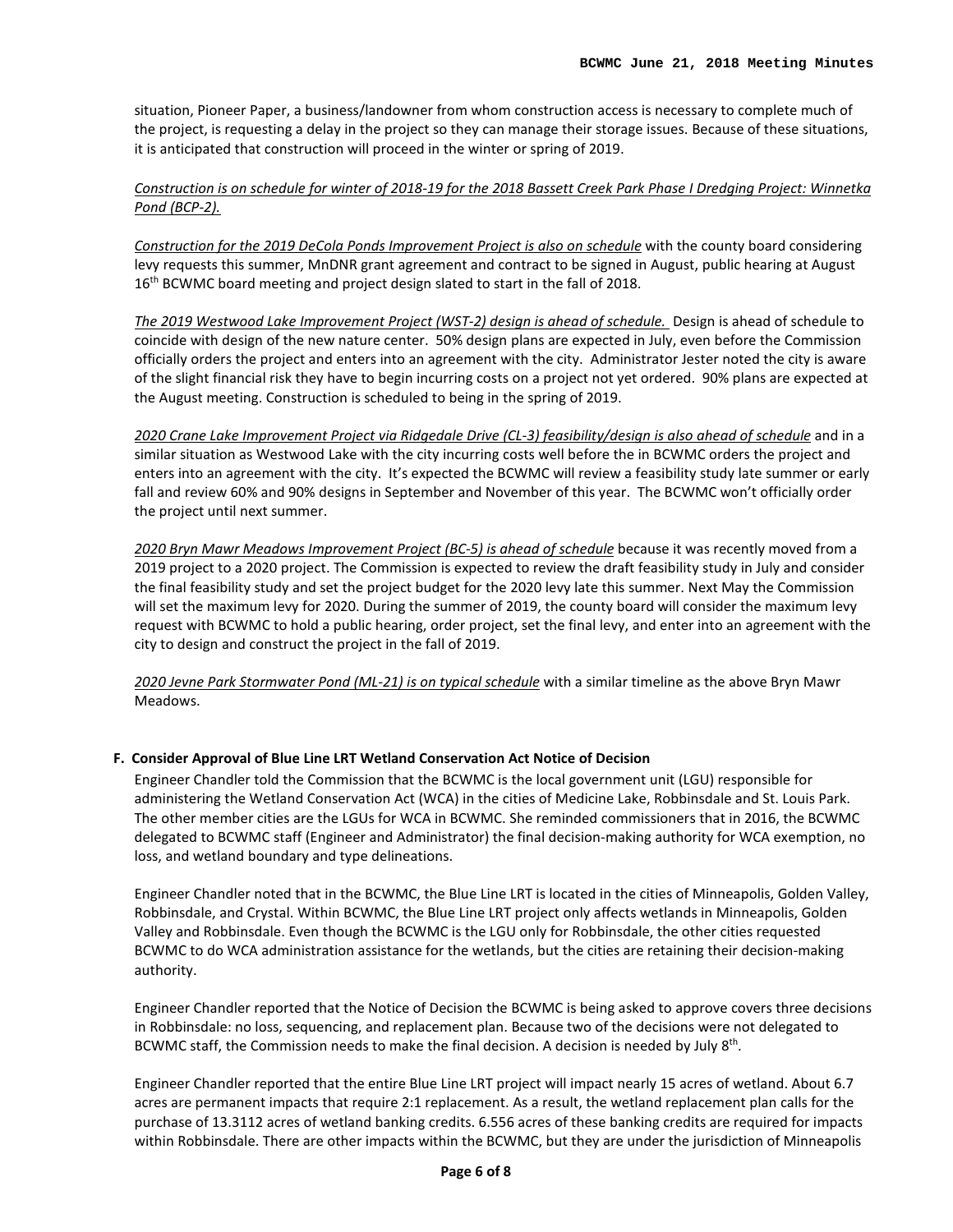and Golden Valley. The Technical Evaluation Panel (TEP) recommended approval of the no loss activity, the wetland impact sequencing and the wetland replacement plan. The banking credits are to be purchased within Hennepin County and/or the watershed expanding to other counties within the U.S. Army Corps of Engineers' bank service area. The only condition on the approval is that the purchase agreements and withdrawal transaction forms be provided as soon as they are available. The TEP recommended approval of the three decisions including purchasing banking credits. Engineer Chandler also recommended that the Commission support this and authorize the Commission Chair to sign the Notice of Decision form.

**MOTION:** Commissioner Welch moved to approve the no loss, sequencing, and replacement plan for wetland impacted by the Blue Line LRT. Commissioner Scanlan seconded the motion. Upon a vote, the motion carried 8-0. [City of Crystal absent from the vote.]

### **G. Consider Approval to Submit Comments on Golden Valley Surface Water Management Plan (SWMP)**

Administrator Jester noted that since the meeting materials went out, staff learned that the 60-day comment period for local water management plans needs to include not only the review and preparation of a comment letter, but also the approval or disapproval of the LWMP. Since there is not enough time for those actions to take place, she is recommending the Commission request an extension from the City of Golden Valley.

**MOTION:** Commissioner Scanlan moved to request a 60-day extension and to submit comments on the Surface Water Management Plan to the City of Golden Valley. Commissioner Welch seconded the motion. Upon a vote, the motion carried 8-0. [City of Crystal absent from the vote.]

Commissioner Welch stated that it would be good practice to approve local water management plans by resolution and to include a memo on how the city addressed comments and how ordinances were updated and/or incorporated into city code.

#### **7. COMMUNICATIONS**

#### **A. Administrator's Report**

- i. BCWMC is sponsoring a Smart Salt Training on September 26<sup>th</sup> with a focus on Level 1 for roads. She will distribute registration information soon.
- ii. The analysis of linear project requirements will be presented at the September Commission meeting.

#### **B. Chair**

Chair de Lambert gave a friendly reminder that the work of the committees is very important and that committee members should make efforts to attend committee meetings.

#### **C. Commissioners**

Commissioner Harwell reported that she attended a Metro GIS workshop on data collaboration and that attendees are looking for pilot study projects. She will bring more information to a future meeting. Commissioner Fruen noted that his niece works with the MnDNR on invasive plants in Lake Pepin and he found her work very interesting and applicable here.

Commissioner Welch stated that the limited liability legislation for chloride didn't pass, but it wasn't likely due to political reasons.

#### **D. TAC Members**

Nothing to report

#### **E. Committees**

Commissioner Welch reported the CIP prioritization committee met and received a presentation from Minnehaha Creek Watershed District that should be given, in part, to commissioners at an upcoming meeting.

#### **F. Legal Counsel**

Nothing to report